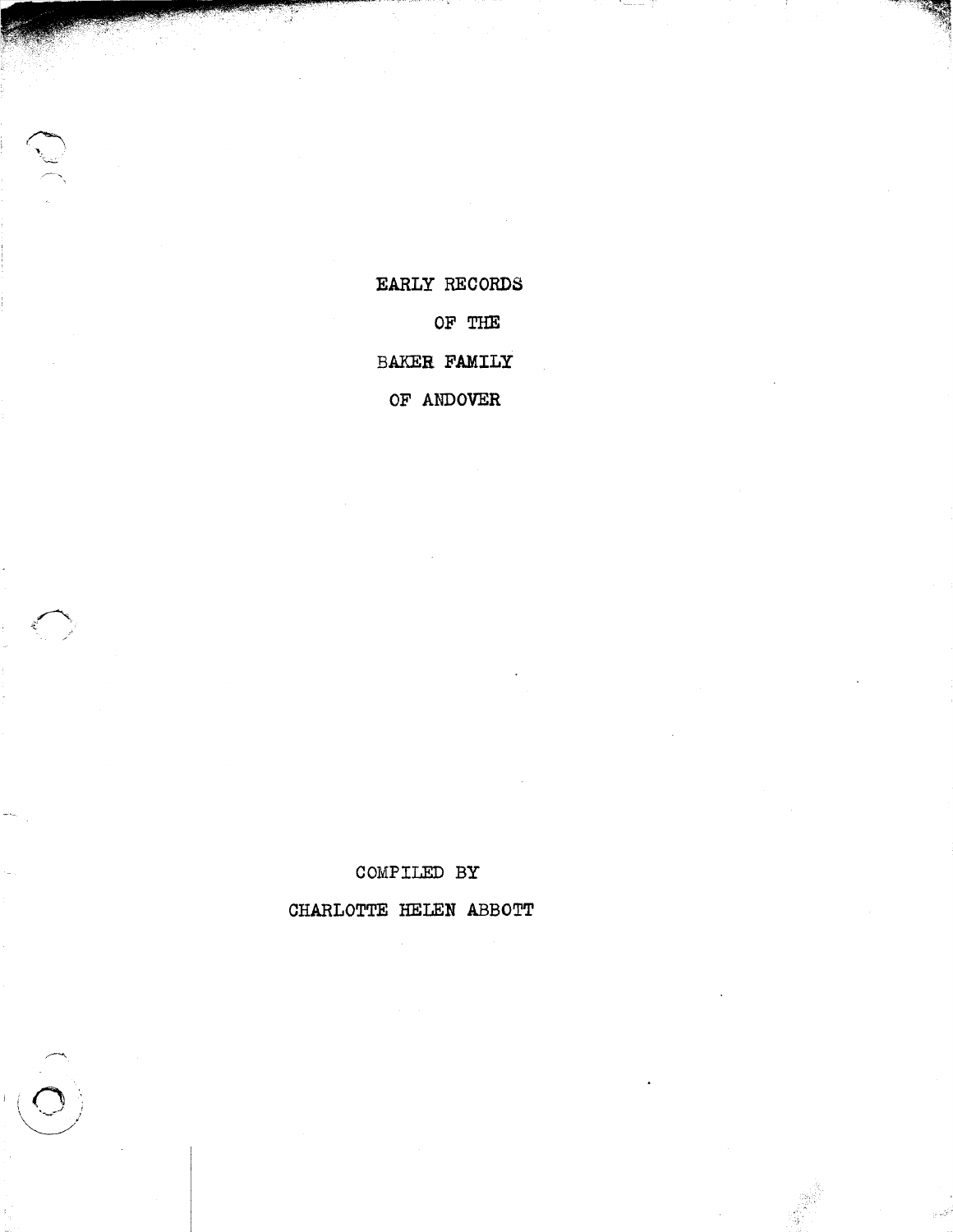John Baker of Norwich, Englamd, was in Ipswich, 1634, with his wife, Elizabeth. He was born in 1592 and she in 1600. John was one of the original grantees of Topsfield, receiving 150 acres in 1661. This bounded on Baker's Pond, later Hood's, which he deeded later to his son, Thomas(2).

John held to his land in IpSWich, and I think, settled there finally. A paper in the Reg. of Deeds, dated 1676, Norwich, England, mentions John's brother Benjamin and his cousin Richard. In 1680, Nath'l Greenwood, attorn $e_{\nabla}$  in Boston of Thos. Wetherell of Norwich, gave a receipt for money paid by John Baker, Sr., "late of Ipswich, now of Topsfield."

The children of John (1) and his wife, Elizabeth, were :-

Thomas  $(2)$ , b. Sept. 13, 1636; a freeman 1669; he married, Mar.26,1672. Priscilla Symonds.daughter of Deputy Governor Samuel Symonds. Eaker compilers claimed that she was the grand-daughter of Gov. Winthropwhich is not so. Winthrop married her grandmother for a third wifea Read, not Winthrop stock... Thomas died in Topsfield, March 18. 1718. He held various important offices, including  $Rep_{\bullet}$  to General Court,1686;1689;1696; and was a military officer. Priscilla died Jan.2, 1734 at 85. Her mother, Rebecca Symonds, died 1695. and left a petticoat to daughter Priscilla.

John Baker(2), b. Nov. 30, 1634; d. 1710. He married Katherine Perkins, May 13.1667. She was born 1648; they lived in Ipswich.

Elizabeth (2) bapt. in st. Peter's Ch. Norwich,England, 1633, came over with her parents in the"Rose of Yarmouth"- William Andrews, master. Mary  $(2)$ , b. about  $1638$ , married Joseph Safford, March 6,1660. Jan .20 Sarah (2), b. 1641; *d./1709;* married John (2) Gould, only son of Zach.(l)

Gould,-so the  $m^*$  descendants of John Gould are descendants also

of John Baker. They were m. Oct.14, 1660. John was a Capt; b.1635. Marthe(2), b. 1643; m. Obadiah Antrim, a Salem mariner, who was drowned, 1664; she married 2nd., Thomas Andrews of Boxford, June 22,1670.

*-t-*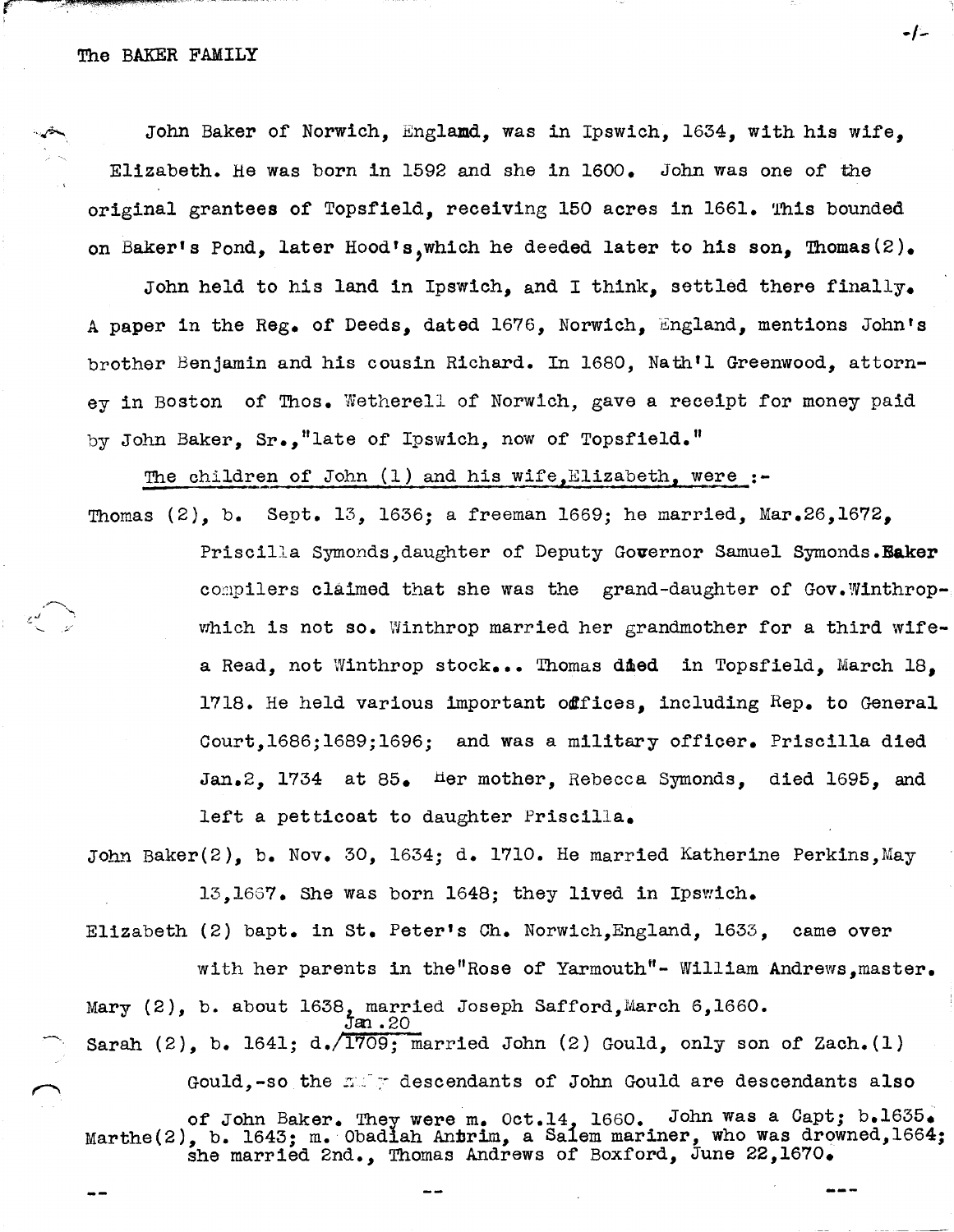## The **BAXER** FAMILY.  $-2-$

*r-* ~'-"-';=~;"""~"~~.--'~-~----'~.

r

## Capt. Thomas (2) Baker and wife Priscilla Symonds, had:-

~, Priscilla (3), b. 1674; d. 1731; married Major Isaac Appleton.( This line of Mrs. George Ripley.)

Martha (3), b. 1682; m. Joseph Sargent of Gloucester, 1712; she died/before her father; left a son, Joseph Sargent.

Rebecca  $(3)$ , b. 1685; m. Deacon Jacob Peabody, 1712; d. 1780; had: -

John (4) Peabody, M.D.; moved to Leominster.

- Thomas (3), b. 1688; m. Mary, daughter of Rev. Joseph Capen of Topsfilled, Capt;also a 1709; d. 1725; was a/husbandman of Ipswich and Topsfield, 1722; bought what is now the Batchelder farm; she m. 2nd., John Griffin of Bradford, 1730.
- John (3), b. 1691; m. Hannah Perkins of Lynn, 1715; he was a Cornet; she d. in Ipswich 1717; he m. 2nd.,  $Mary$  Perley of Boxford, b. 1674; she d. 1738; he d. 1734.

 $\overline{\phantom{a}}$  Elizabeth (3)  $-$  ; m. Michael Farley of Ipswich 1717; d. 1745.

( Thomas $(2)$  Baker was a partner with Gould and Bradstreet in the iron works, 1681. In 1674 he and  $r$ iscilla sold  $1/3$  their "bloomery" or iron works " near unto Topsfield, newly erected in Rowley Village."

**---** Capt. Thomas(3) Baker(Thos.(2) Jn.(1) and him wife, Mary Capen, had:- $Nov<sub>•</sub>26$ , Thomas(4), b. 1710; was a Capt.; m. Sarah Wade of Ipswich, 1729; d.  $\overline{71777}$ ; she d. 1780 at 67. John (4), b. 1719; m. Widow Anna (Flint) Bradstreet,1749;moved to Boxford;

she d. 1785 at 66.

Mary  $(4)$  alive 1729. Jacob  $(4)$ , b. 1714; of Boxford; m. Kezia Smith; no ch.  $\texttt{Joseph}[(4)$ ,  $-$  ; m. Mehitabel Dodge. Martha  $(4)$  - ; m. John Whipple. Elizabeth  $(4)$ , b. 1723; m. John Low of Ipswich, a cooper, 1741.<br>Priscilla  $(4)$  \_ ; m. Tarrant Putnam of Sutton. ; m. Tarrant Putnam of Sutton.

Thomas(3)  $B_{\text{ak}}$ er had the Topsfield estate left him, and a silver tankard and spoon.

1713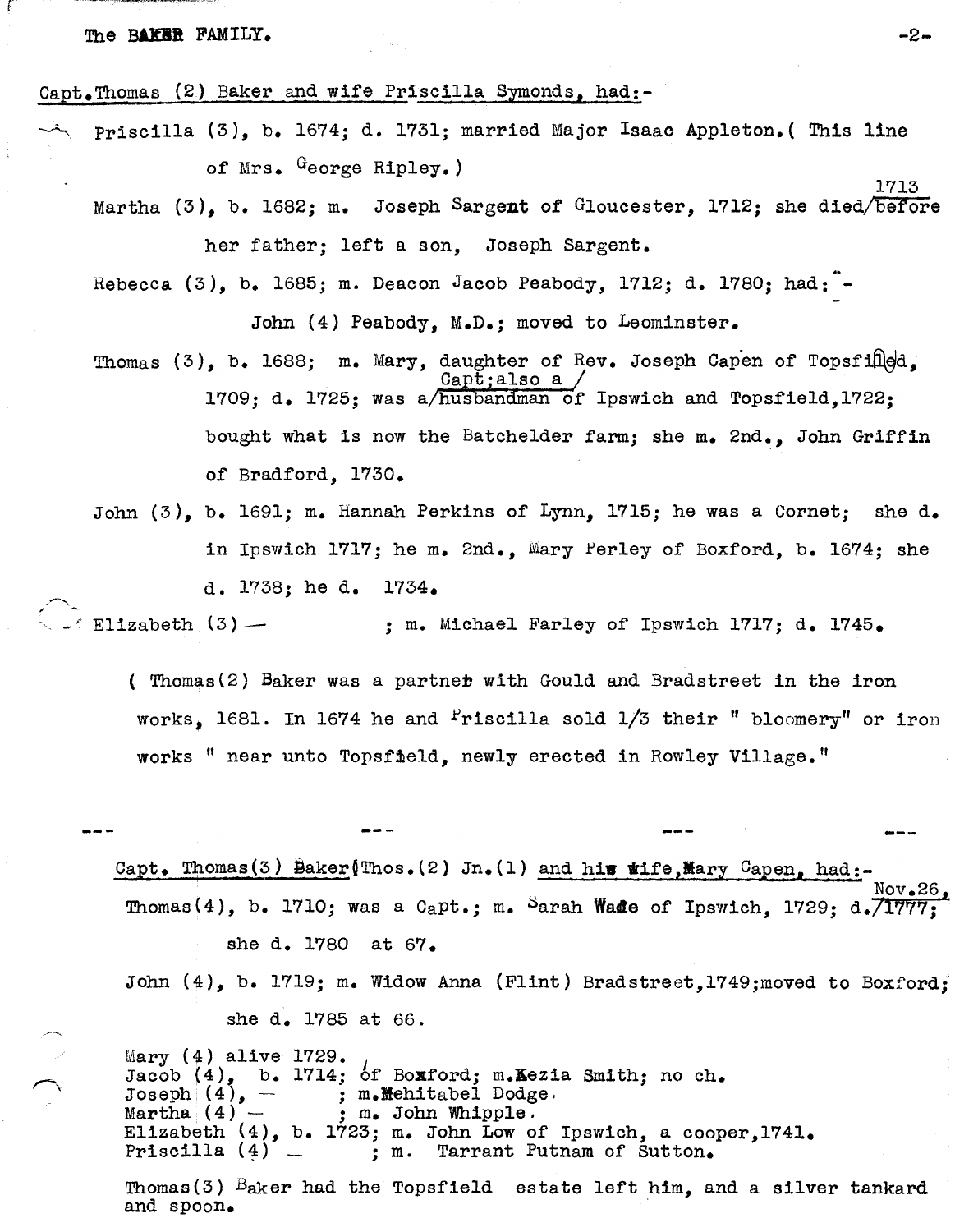Jacob (5)

 $\ell = 3$ 

Capt.Thomas(4)Baker (Thos.(3-2)Jn.(1) and wife Sarah Wade,had:-

Thomas  $(5)$ , b. 1730; m. Sarah Hale of Boxford;moved to Keene, N.H.; d. 1806. John (5), b. 1733; m. Mary Emerson, 1761; was in French War; Major in hevolution; d. 1815.

Rev.

-3-

Symonds  $(5)$ , b. Jan.6,1736; m. Susanne Sargent of Methuen, daughter of Chris. topher; she and the children all died; he m. 2nd.,Lydia Gray of Andover, published 1766; he was a physician of Methuen and Andover.A romher brother, soldier antic tale of the death of  $\mu$ enry Gray of small-pox, and the care he received from Lydia, who thereby attracted the attention and admiration of the young doctor. He d. 1815; she d. 1821.

William  $(5)$ , b. 1738; a joiner; m.  $\frac{1}{2}$  artha  $\frac{1}{2}$  moved to Gloucester; had:-

Simon (6) .. M.D. of Maine; Thos. (7), Supt. Gloucester Sch. /1854. Samuel (5) & died same day.

of Beverly,<br>Joseph (5), b. 1741; m. Hephzibah Thorndyke, 1762; he was a tadlor in Beverly; inn holder and Justice of the Peace; d. 1801:-

> a grandson, Stephen(7) Baker, was Postmaster of Beverly, 1854. Francis(8) Baker, cashier in Warren Bank of Danvers John J.(8) Baker, of <sup>B</sup>everly.

Sarah (5), b. 1783; m. John Balch of Topsfield, a currier, 1767; d. 1831. Elizabeth  $(5)$ , b. and d. 1745.

Mary (5), b. 1746; m. Dudley Smith,1767; he of Ipswich; d. 1831.

Jonathan (5), b. 1749; m. Sarah Holt of ANDOVER, 1776; moved to Sullivan, N.H.

(Gilsum), 1778. David $(5)$ , b. and d. 1751.

Rebecca (5), b. 1753; m. Sylvanus Wildes,1781; he a grad. of Harvard U.;

lawyer and farmer;lived on old homestead; d. 1829; a daughter was Mrs. Waite of Topsfield.

Martha  $(5)$ , b. 1755; m. Joseph Towne of ANDOVER, 1784; (think she m. a 2nd. and moved away.)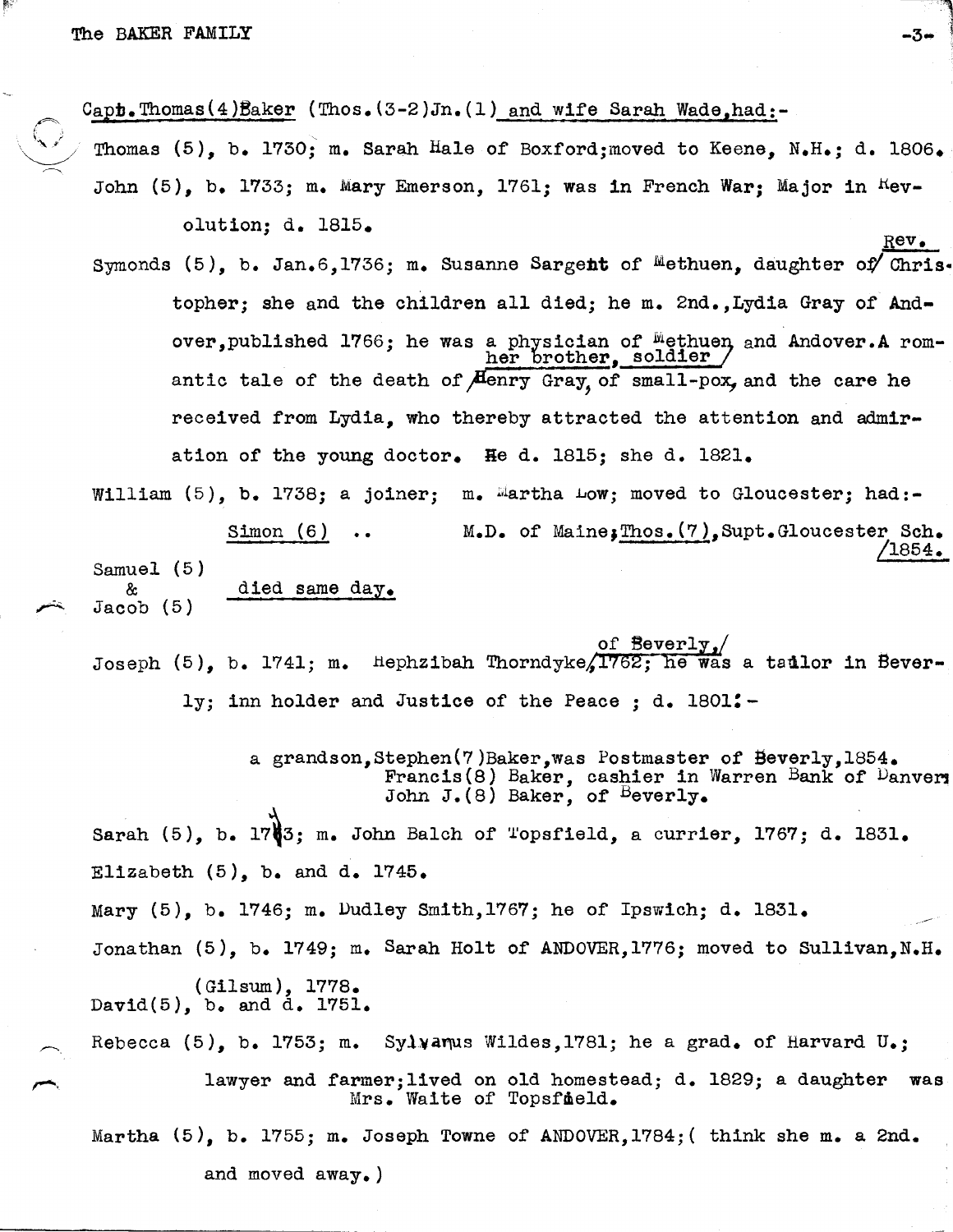Symonds(5)Baker(Thos.(4-3-2)Jn.(1) and 1st wife,Susanne Sargent,had:- $Nath'1 (6)$ , b. 1760; d. Aug. 1762. Symonds Eppesl6), b. 1761; d. sept. 1762. Susanne(6), b. 1763; d. 1765. All died of "canker rash". The mother died Aug. 8,1764. by 2nd wife, Lydia Gray:-Henry Gray  $(\mathcal{E})$ , b. April 1, 1767; m. Deborah Ames of Groton, 1786; he was 19 and she 17. He d. before 1816. She m. 2nd., an old schoolmate of her husband's- Caleb Abbott, and went to live on the old Gray place which  $\texttt{Cache}$  bought. She was his 2nd wife;-his  $:\mathbb{R}^n$ first was Lucy Lovejoy. 1799, Susanne (6)bapt. 1767 - ; m. Joseph Frye, son of Ben(5) and Alice(Black on the Raymond place in No.A., owned by his father.<br>Frye, b. 1767/; had ch. born in Maine; he d. in Canada, at 88; (The old Raymond place was owned 1907 by Hodges) , the old Raymond place was owned 1907 by Hodges) an Allen,-whose daughter married Arthur Bean. Symonds Eppes(6), b. 1779; m. Sarah Holt,daughter of David Holt and Hannah Dec.  $1775, t$ Martin, b./in South Parish, (where John Harnden lived 1863); Symonds got the farm of Thomas Abbott, had only 1 son:-David (7), b. March 12, 1903; m.Lucy Frost Mann,dau. Ebenezer Mann and w. Sarah Buffinton; she was b. in Salem,1813; was sister to the Mr. Mann who lived in B'vale. They had George Frast $(8)$  b. 1830; d. Aug. 1907; m. Charlotte Abbott Blanchard,dau. Deacon Joshua Blanchard and  $w$ . Eliza Jane  $\lim_{\alpha \to 0}$ Sarah Elizabeth(8), b.1834;m.Ed.Payson Abbott,son of Henry Abbott and w.Lucy Floyd;he was in War 1863; had:- Irving Mann $(9)$ , b.1858 Sarah Baker(9), b.1861 Edward Lincoln(9),  $b.1862$ Evelyn (9), b. 1865 Grace (9) one died.

 $-4-$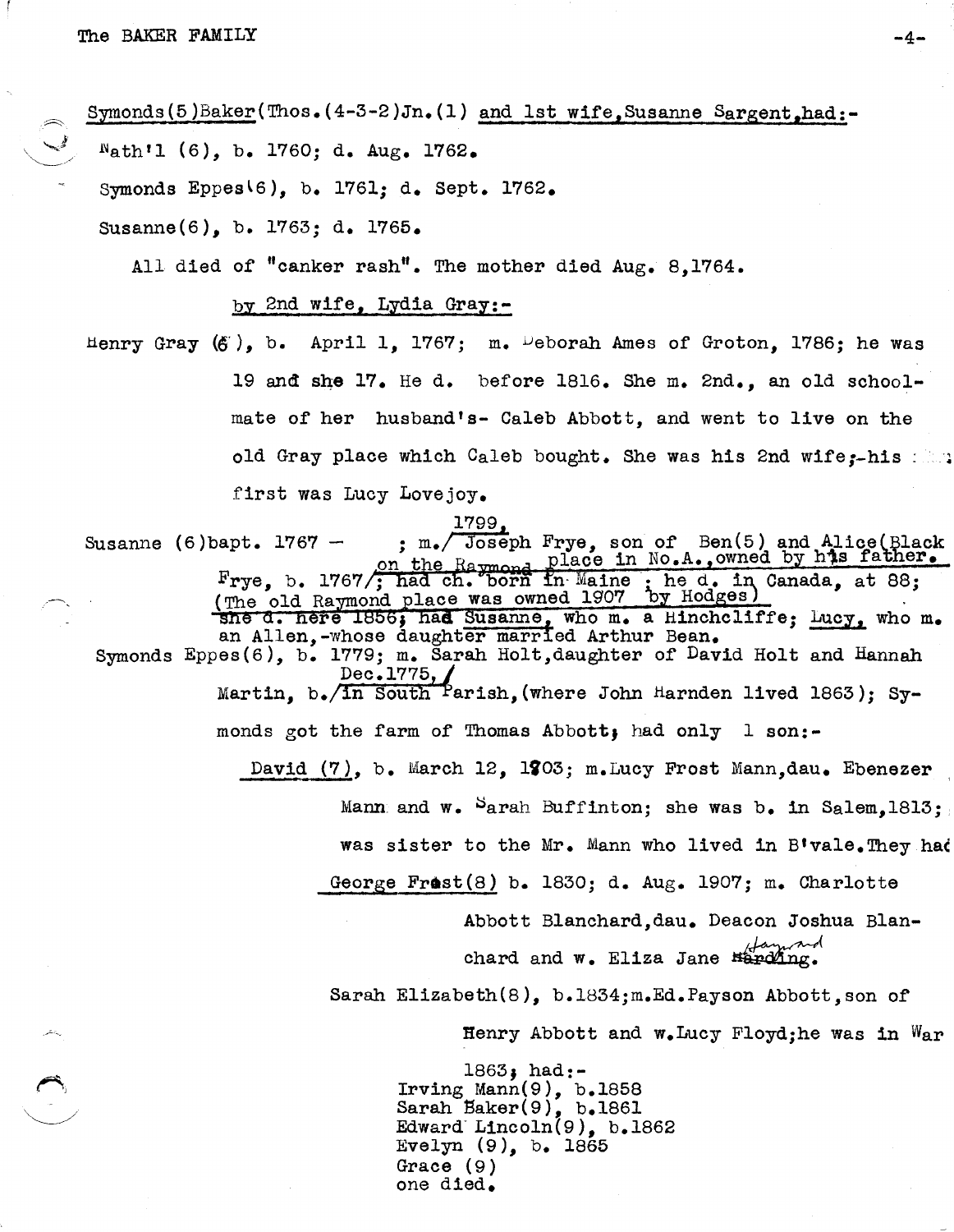## The BAKER FAMILY  $-5-$

Children of Dav $id(7)$  Baker(Symonds Eppes(6) and Lucy Frost Mann, ( cont.) Lucy Caroline  $(8)$ , b.  $-$  ; m. Alonzo P. Berry, son of Israel Berry and his wife, an Ingalls girl; was in the Army 1863; had only son:- Everett  $(9)$ , b. 1863. **George** Frost(8)Baker and Charlotte Abbott Blanchard,had:-Ina (9),  $\qquad \qquad ;$  m. Herbert White. Lottie Evelyn(9) 10 - 29 - 1908<br><del>12 = 2 = 186</del>0

Henry Gray(6) Baker(Symonds(5)Thos.(4-3-2)Jn.(1) and wife Debora Ames,had:-Thomas  $(7)$  - ; of Salem.

 $Priscilla(7)$ , b. 1789; d.1838; m. Nath'l Frye of North Andover; Nathe was

2nd cousin of the Joseph Frye who married Susanne (6), aunt of Pris Debora Bowers $(7)$ , b. 1786; m. Daniel  $P_{\text{OOT}}$ ; lived in the Wyman Gleason house in Marland Village and in Ballardvale.

priscilla (7) Frye (above had Eliza A. (8). who married henry W.Abbott, and Priscilla (7) Frye (above had a: daughter, a: Mrs. Ingersoll of New York llage and in Ballardvale.<br>(above the Eliza A.(8), who married Henry W.Abboth<br>above deliza A.(8), who married Henry W.Abboth<br>5)<br>mey said that Priscilla and Nathe Frye, lived on was her q-daughter. Iney said that Priscilla and <sup>N</sup>et he Frye (John 5).  $(5en(5);$ the Raymond place, which I doubt. Joseph(6) Frye,  $\sqrt{w}$ ho married Susanne Sargent(6) Baker, was the owner of the old home and was born there. Both men. Joseph  $(6)$  and  $Nath(6)$  had the same great uncle. Nath'l  $(3)$  Frye.

When Joseph(6) Frye left Andover to go to <sup>C</sup>anada to smuggle horses, after the Revolution and near the War of 1812, he owed his brother-in-law, Symonds(6)  $B_{\text{aker}}$  a note. He-Joseph, was caught smuggling in  $C_{\text{anada}}$  and was hanged there. My father's cousin, David Russell brought the news home.

Before he left, he lived on the Cooper place at the Pond and Susan $\kappa$ stayed there awhile with the children. Here  $\frac{\text{grandson}}{\text{mean}}$  Asa Hinchcliffe, son  $\overline{r}$  . of her daughter Susanne(7), who married/Hinchcliffe, got the idea John that his grandfather was murdered. at the instigation of the Bakers who wanted  $\overline{\text{the money}}$  he had lent them, when the truth was, that he never had paid the note he borrowed and they knew nothing of his death until Russell brought the word.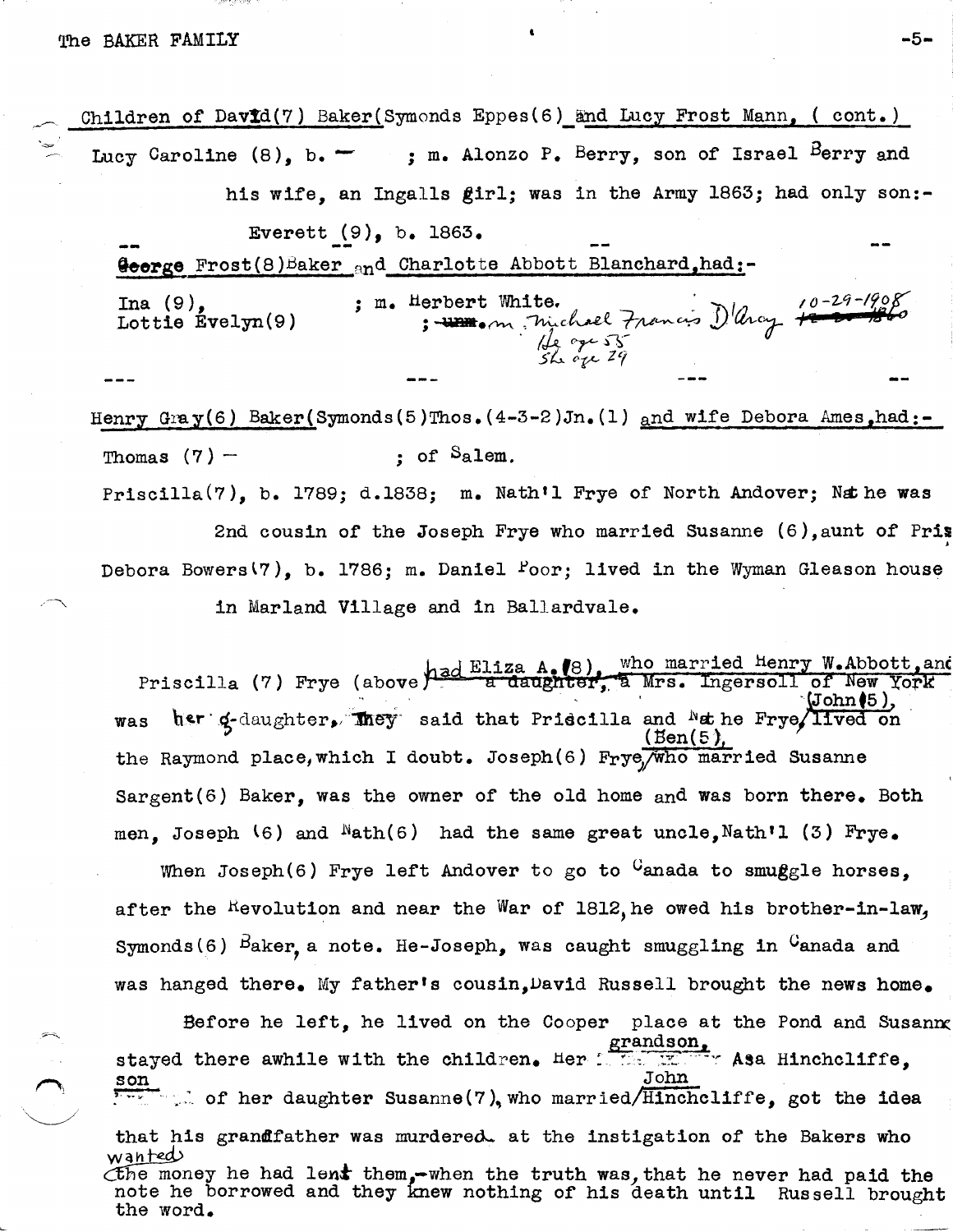## The BAKER FAMILY  $-6-$

It was said that he was hanged unjustly, not being guilty of a very  $ex$ tensive smuggling business, but feeling ran high at the tima and both sides were very severe on anybody caught under suspicion, and he was with a gang that was implicated. The estate was conveyed to the Bakers; to secure the note, hence comes the tale of "stealing the estate." Young Hinchcliffe was advised to ask his sister, a Lynn woman, the true tale

Priscilla(7)  $B_{\text{aker}}(\text{Henry Gray}(6)$  Symonds(5) and husband, Nathe(6) Frye, had:-Eliza A. (7) Frye : who m. Henry W. Abbott, and had:-<br>Helen (8) Frye : m. Mr. Ingers ; m. Mr. Ingersoll; lived in N.Y. Charles(8) Frederick(8)

Susanne(6) Baker( Symonds(5)Thos.(4-) and husband,Joseph(6)  $F<sub>r</sub>ye$ , had:-Susanne  $(7)$  – Lucy  $(7)$  — Elizabeth  $(7)$  -; m. John Hinchcliffe ; m. George Allen had:-<br>Mary Ann (8) : m. Ar ; m. Arthur Bean ; m. Abel Blanchard; had:-<br>Margaret (9) Lydia  $(9)$ , ; m. Amos Abbott. daughter who m. an Abbott, father of Ida  $(9)$  Abbott.

\*\*\*

Dr. Symonds(5) Baker, who took for a second wife, Lydia Gray of Andover, lived for a while on the Gray estate, in the house just below Henry Gray's. Hannah Gray, the aunt of Lydia's father, widow of Thomas Abbott(4), died 1763 at about 90. Dr. Symonds  $B_{ak}$ er purchased the estate  $\mathbb{R}^N$  after her death and it is still held by the great grandson,  $G$  ieorge Baker. In 1781, Joseph Ballard and his wife, Hannah, sold to Symonds Baker, Holt's Great Meddow on the road to Salem. ( Near Prospect Hill spmewhere).

**---**

According to the 1797 record, the northern boundary of his farm was Bixby Abbott's land, and gates were on the line. He paid a tax,1798, of  $$3.$  signed by Wm. Farnum, Collector of Revenue.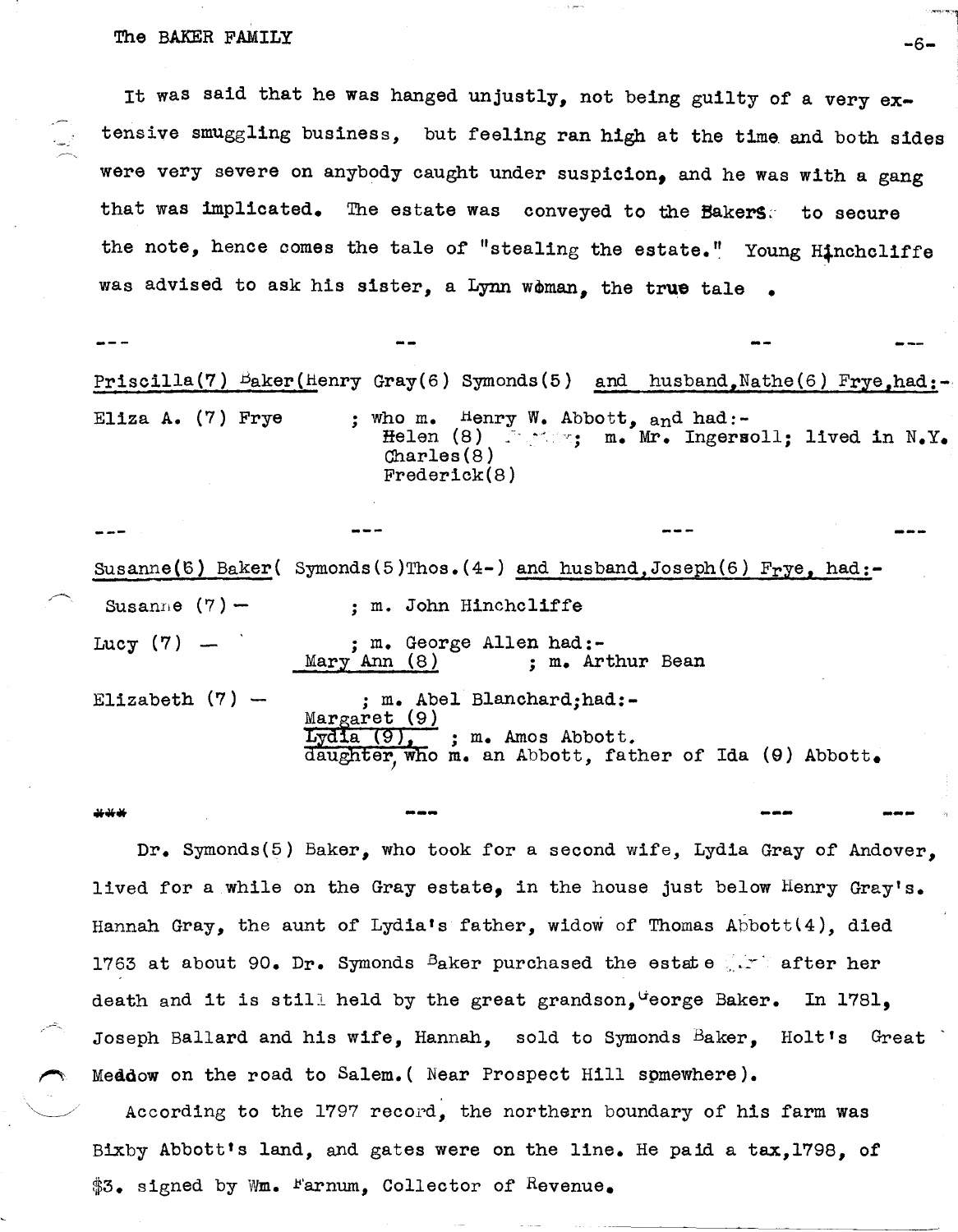## Dr.Symonds Baker, (cont.)

1791 records show payment to Dorcas Dane who kept school for 17 weeks, for  $\text{H}_{1}$ 15 sh.6d. Dr. Baker sent one pupil- Henry G. Baker; Caleb Abbott. she one, 2 1/2  $\Box$  ;David Cummings paid 2sh.;Dane Holt,lah,Joseph Lovejoy,1sh. Moses Abbott, 2 sh.;Thos.Gray, 2 1/2 sh.;George Smith and Abner Wilkins, 1 ea.

-~--

 $r_{\text{r}}$  Gray(6) Baker, son of Dr. Symonds (5)  $r_{\text{r}}$  and wife Lydia Gray, married Debora Ames, the daughter of Nathan Ames and his wife, Deborah Bowers. Her grandmother was Debora Farnsworth and her g-grandmother was a daughter of General Prescott of Groton..

Ct. Records  $2:3$  . Symonds  $B$ aker was a witness or on the jury on the Ames Mrs. Ames, murder at Topsfield. She was a Blunt, and some connection of his wife's aunt.

sarah (2) Baker ( John (1) and her husband, John (2) Gould, had:- Joseph  $(3)$ , b.1677; d. 1753; m. 1713, Priscilla Perkins,b.1689;d.1753; she was dau. of Capt. Floyd Perkins and Sarah Dennison.Their son:-Joseph (4), b. 1726, m. 1751 Elizabeth,daughter of Rev.John Emerson, whose wife was also a descendant of

> Bep. Gov. Symonds, who was father-in-law of  $Joseph(4)$ <sup>1</sup>s his/ great uncle, Thomas (2) Baker. Jos. d.1803;

Elizabeth d. 1825.

Zacharius (3) - m. - had: - . had: - . had: - . Priscilla (4): m. Samuel Smith,  $g-g$ -father of Mormon prophet Goseph (4) Gould(Joseph(3) Jn.(2) Zach(1) and wife, Elizabeth Emerson, had:-Cornelius  $(5)$ ,  $-$  ; m. lst., Phebe Foster, dau. of Joseph; m. 2nd., 1812, Lydia denkins of Andover ,dau. of Joel. They had a son: Henry Augustus Gould, b. 1816; m. 1837, Sarah Batchelder  $\sigma$ r Reading.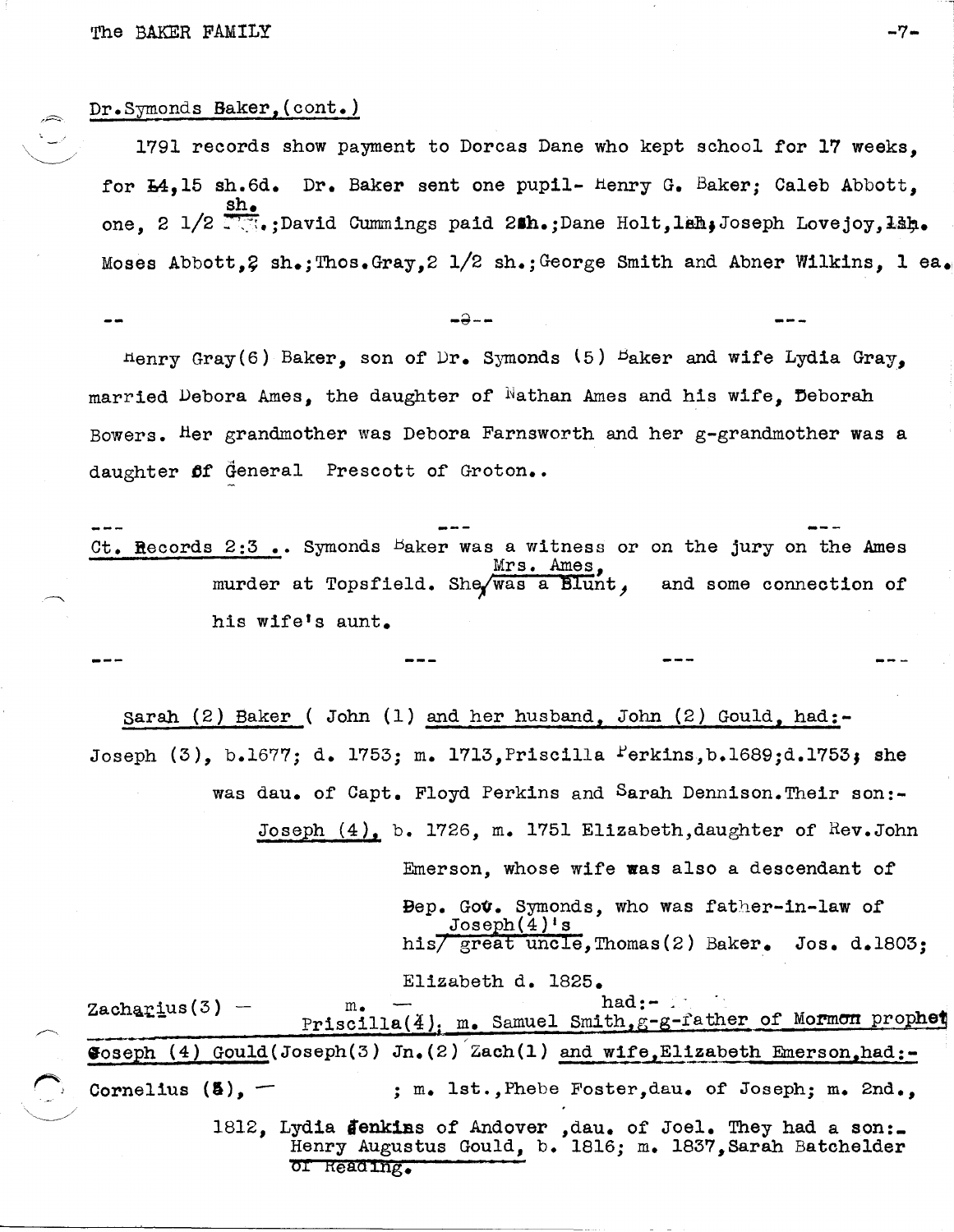# The BAKER FAMILY  $-8-$

'-

Henry Augustus Gould(grandson of Sarah(2) Baker) and wife Suran Batchelder,had Henry E. (7), b. 1838; m. 1861 Sarah Mears, b. 1838. Sarah A. (7), b. 1839; m. 1858 Ben A.Eaton; had:first, Mr. Gibson ,<br>Ella A. Eaton, b. 1864; she,12nd., George Mason;had 1 dau. Theodore  $(7)$ , Milo H. (7). Asa (7) of Reading, daughter(7) who m. Henry A. Russell.

Court Records.

1:110 ••• Vec.27,l715 ••• 8apt. Thomas(2) Baker applied to Salem Court for damages, claiming that his meadows were flooded over from the dam of the old mill owned by Isaac Peabody. The claim was not allowed. 1726 old Isaac Peabody died and left the mill to his son, Joseph, so Capt. Thomas again tried to get damages and was a warded 18 shillings a year. For 70 years the Baker family collected this fea, until 1801. Then Joseph and John Batchelder owned the Baker farm and they brought suit against Jacob Peabody, then mill owner, for flooding their meadows and they were awarded \$18 damages and were to have \$3 per year. This they collected until 1870.

####